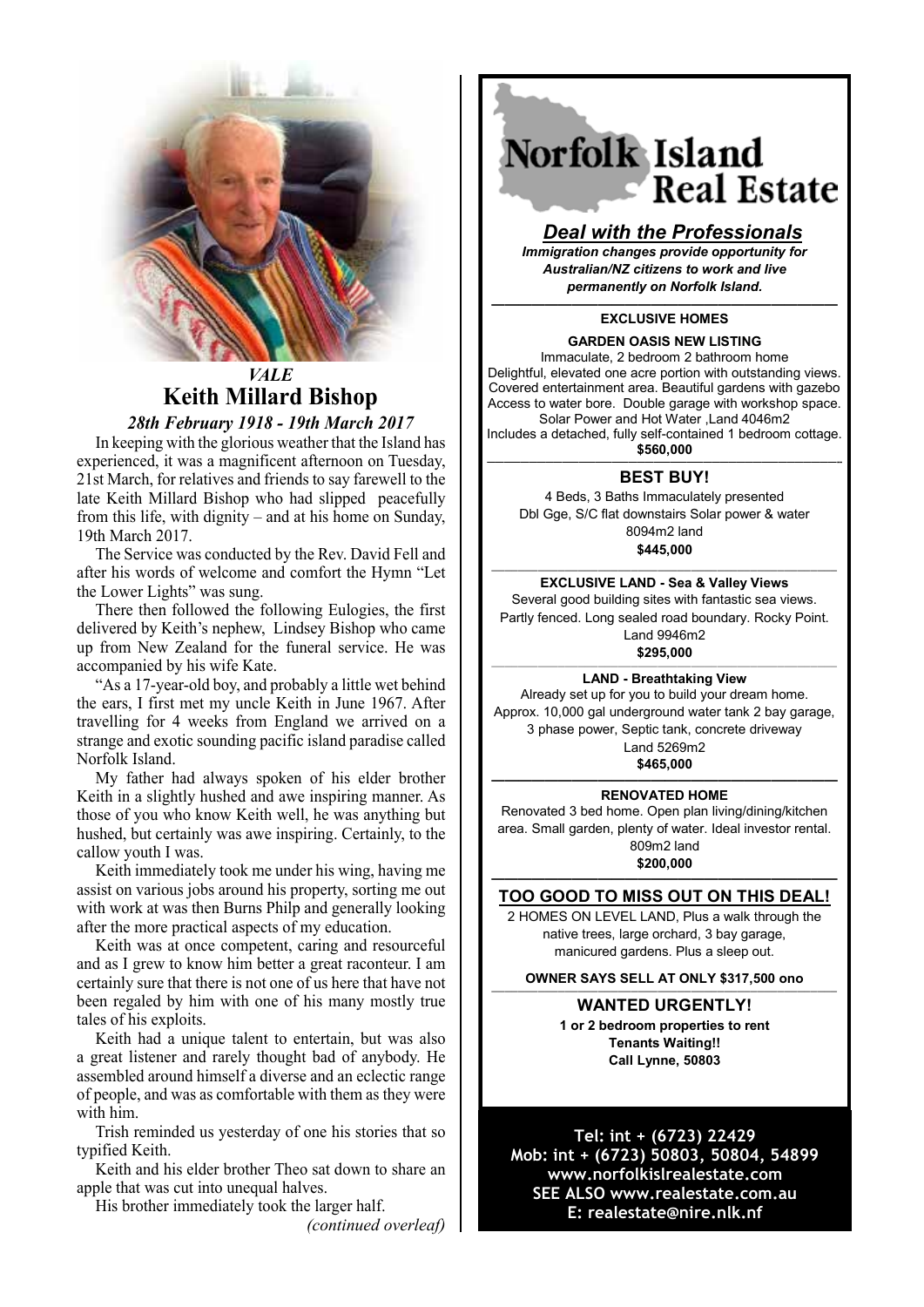## *Keith Millard Bishop - continued*

Keith immediately retorted "if I had chosen first I would have taken smaller half".

To which his brother replied, "that's alright then, because you got the smaller half".

If you could see the joy on his face as he recalled this memory, then you will understand.

He had a special quality that I think is possessed by few. He was truly happy with Jean, but never regretted the short time that he spent with her.

I asked him once why he never married earlier as he enjoyed children very much and I am sure he would have made a wonderful husband and father. His reply to me was that all his life, when he went to bed each night he couldn't wait to wake up in the morning, because he was so excited about the thing he had to do next.

He was like a second father to me, and in forward to the weeks he would spend with us in NZ, listening to his tales, him peeling endless apples with Kate, sitting peacefully in the sunshine, watching Rugby on TV.

Never a dull moment.

It seems terrible to be standing here talking about him in the past tense, because his presence in life was unforgettable and he will live on and shine brightly for many years to come.

If we need to remind ourselves of how bright and colourful Keith was you only have to look at the picture on the front of the order of service. The warmth of the jersey is only matched by the warmth in his face. Only a person as warm and as colourful as Keith could do justice to that wonderful jersey.

Keith, you will be sorely missed by many but your energy and love will live on in our hearts".

The second Eulogy was then given by Trish Magri, who described herself as "Keith's amanuensis - a literary or artistic assistant a scribe, someone who takes notes from dictation, a keeper of records".

"Thank you so much for being here, to celebrate the life of Keith Millard Bishop – the amazing Keith who, just three weeks ago so thoroughly enjoyed his ninety-ninth birthday. The week of his birthday was made even more special because his nephew, Chips, travelled from the UK for the birthday and, together, they set in train the plan for his family to be here for Keith's even bigger birthday next year.

Keith came into my life when he married my Mum, Jean. They'd been friends for 20 years before they married - both of them strong, independent and charismatic – and even though their married life was short, my family and I were gifted with Keith as a treasured part of our lives.

So, how can I encapsulate a remarkable life, so well lived and still be true to Keith - who would never want me to keep you standing for too long? I'm going to try very hard.

Keith called me his Amanuensis. An amanuensis is a literary or artistic assistant, a scribe, someone who takes notes from dictation, a keeper of records.

Together, Keith and I gathered many of his recollection, created albums and collated photographs with appropriate captions and filmed many of his stories. After one of Keith's many magnificently dramatic medical crises, when Keith could not read or write, but his mind was so sharp that he could rehearse what he wanted to say, his friend John Anderson recorded hours of his stories digitally and they've been shared, far and wide. They are priceless treasures. From our conversations and John's recordings, some of the things I learned about Keith's remarkable life are:-

He was born in Bombay, India, on February 28, 1918;

He was the second son of Arthur Bishop and Matilda (nee Millard)

His brothers were Theophilus (known as Tim) and Edward (known as Mick)

He attended boarding schools in England. Keith studied at Oxford University, where he also decided that an academic life was not for him.

Keith enjoyed sketching. His love of animals was very evident, with beautiful illustrations he made of his pet bulldog, Dinah.

His father was a successful business man working with the loading and unloading of ships in Bombay.

His mother's Millard family were engineers involved in the construction of railways in India.

Before he was 20, Keith set sail from India to travel to New Zealand via Australia with only 100 pounds in his pocket (which his father insisted he take).

Some of the first people Keith met in New Zealand were Mr and Mrs McNeil – a Scots couple who unofficially "adopted" Keith. Mr McNeil was a paint manufacturer who taught Keith many practical skills including the use of diesel to clean and care for paint brushes. Mrs McNeil – Agatha - rode motorbikes. She was a woman ahead of her time – and after her husband's death, she and Keith shared many adventures.

Mr McNeill introduced Keith to Herbert Hinds and it was on his farm that Keith worked and learned about farming. His work on the farm commenced in 1938 and continued after the War. Herbert and his wife had two small sons, Arthur and Phillip, who are both now, grandfathers. Keith has kept in touch and visited them often.

This is what Artthur wrote this week: "I have very early memories of Keith from about 5 years old - I'm 70 now - and it was always special to us when he came to visit as he told us wonderful stories at night, in some cases he made them up as he went but there was always a basis of fact in them and he kept us spellbound. Various building projects were always attended to when he was here as he was an amazing worker with an immense range of skills. What really stood out even in those early days, well before it was fashionable to eat healthy food, was the way Keith insisted on things like porridge, salads and fruit and all in moderation.

In more recent times, again we always thoroughly enjoyed his visits, me, because I found it a wonderful link to the memories of my parents and Diane, because she adored Keith because of him being the person he was. He also endeared himself to us because of his interest in our farm and our family. He first worked on this farm in 1938 and was able to relate to us some of the interesting things that occurred here in those early days. I can still hear his voice saying "by Jove Arthur, those were amazing times!"

Keith served in the New Zealand Army then transferred to the Air Force and served in Guadalcanal.

After the War, he returned to the Hinds' farm then worked with a Surveyor in Auckland.